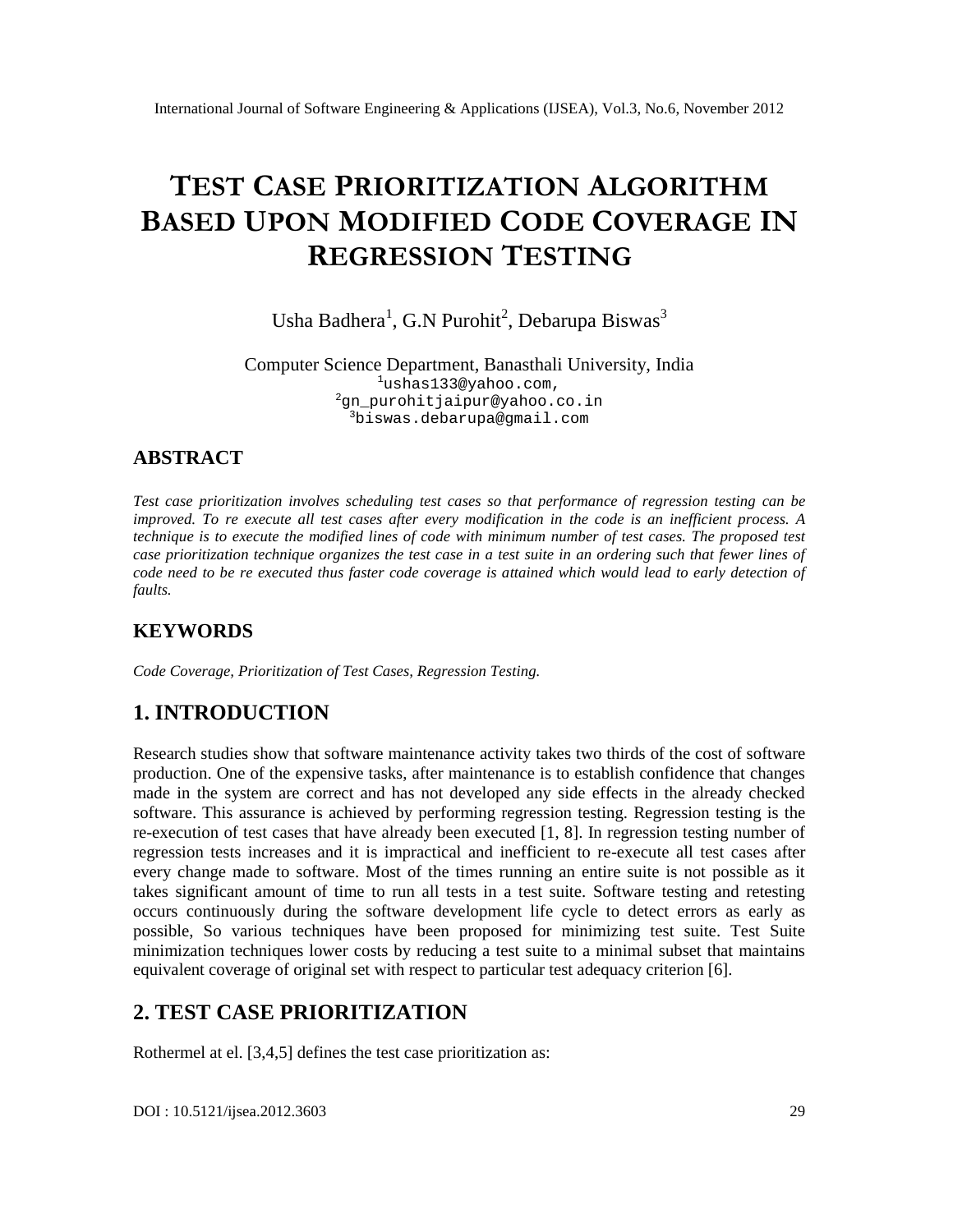Given: T, a test suite; PT, the set of permutations of T; f, a function from PT to the real numbers. Problem: Find  $T \in PT$  such that  $(\forall T)(T \in PT)(T \neq T)$  [f  $(T) \geq f(T)$ ] Here, PT represents the set of all possible prioritizations (orderings) of T, and f is a function which when applied to any such ordering, yields an award value for that ordering. The definition assumes that higher award values are preferred over the lower ones. There can be number of possible goals of test case prioritization. The objective of this study is to develop a test case prioritization technique that prioritizes test cases for regression testing on the basis of modified code coverage at the fastest rate possible based on early detection of faults. The minimized test cases are based on modified software which provides the confidence that changes are tested.

# **3. METHODOLOGIES**

Some regression testing techniques are based on program specification and others select test cases based on information about code of the program and modified version. The proposed algorithm is based on code coverage techniques of modified version. Program components that have been modified or affected by modifications are provided along with the test suite based on code coverage, and the algorithm select tests in T that exercise those components and the minimization techniques work like coverage techniques, which select minimal sets of tests through modified or affected program components. There are four methodologies that are available for regression testing. These

methods are [7,9]

3.1 Retest all 3.2 Regression Test Selection 3.3 Test Suite Reduction 3.4 Test Case Prioritization

### **3.1. Retest -all.**

This technique discards the test cases which are not applicable to the modified version of program and test all the remaining set of test cases used for testing of modified program.

### **3.2. Regression test selection.**

This uses information about program, modified program and test cases are selected on some basis. Retest all technique is expensive as it takes time and effort as all test cases are considered for regression testing.

### **3.3. Test suite Reduction.**

This technique uses information about program and test suite to remove the test cases, which have become redundant with time, as new functionality is added. It is different from Regression test selection as former does not permanently remove test cases but selects those that are required. Advantage of this technique is that it reduces cost of validating, executing, managing test suites over future releases of software, but the downside of this is that it might reduce the fault detection capability with the reduction of test suite size.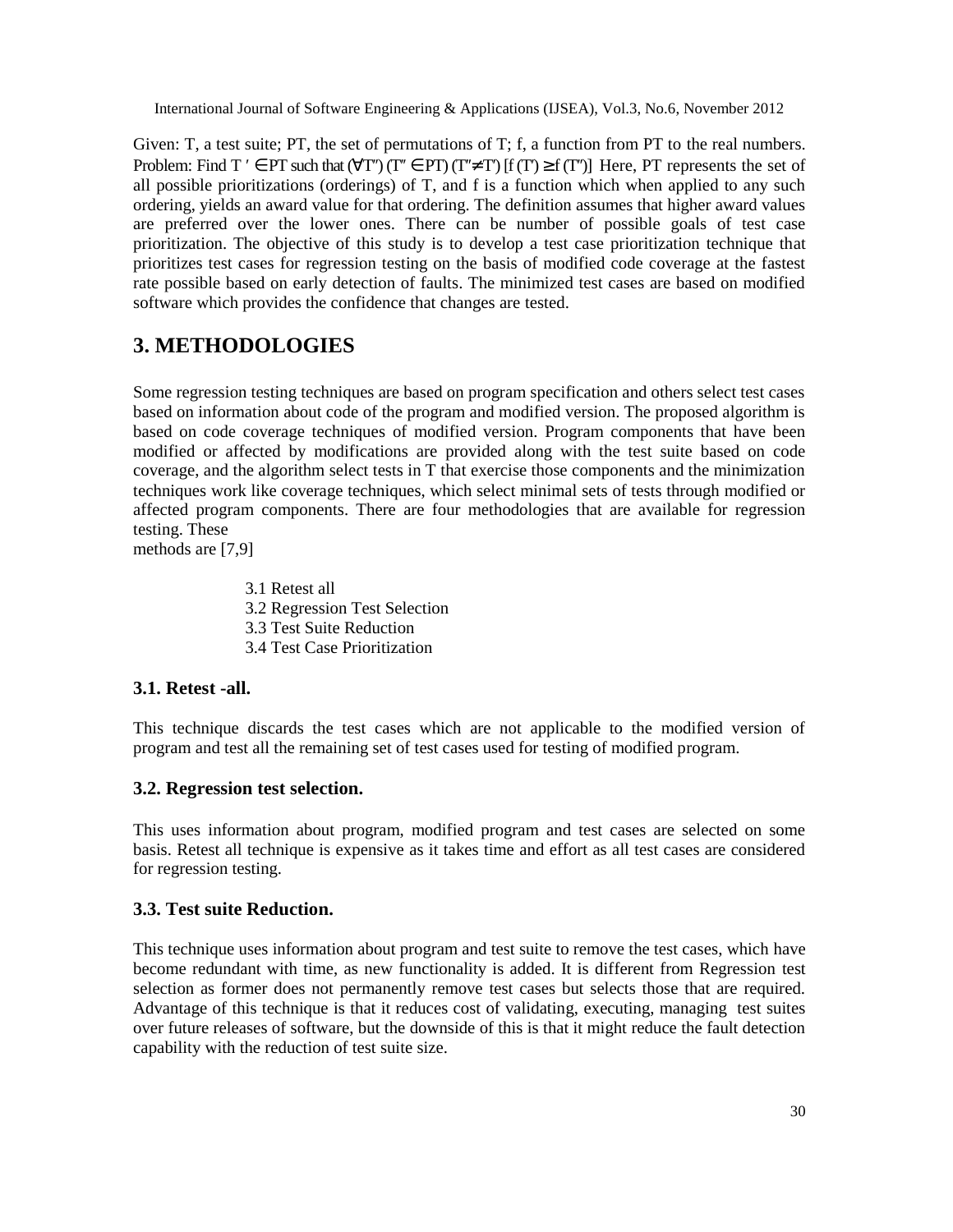### **3.4. Test Case Prioritization.**

In this technique each test cases is prioritized according to some criterion and higher priority test cases are executed first. Its advantage as compared to Test suite Reduction is that it doesn't discard or permanently remove the test cases from test suite. Present approach considers test selection and test cases are prioritizing based on early coverage of the code.

### **4. PROBLEM STATEMENT**

Regression Test Selection algorithm based on code coverage [6] considers executing test cases which covers modified lines of code. Let P be the previous source code and M be the modified version of T. TH be a set of code coverage based test cases to test P. When P is modified to M the objective is to find T', which is a subset of TH that covers all modified lines of code at the earliest. If two or more test cases, have same number of modified lines and their values also matches then consider test case that has few lines of codes other than modified lines.

#### **Inputs**

Previous source code Modified source code Test case history showing the list of test cases

#### **Our algorithm performs the following operations:**

- a) For each test case, it checks the modified source code against the previous source code to Identify only those test cases out of test case history which covers modified source code.
- b) If a match is found, then it increments the number of matches found for that test case. It records for each test case the total number of matches and the matched values that is the line numbers. If for two or more test cases, the number of matched values is same, then it checks whether the matched values are also same. If the matched values are also same, then out of the test cases it keeps the test case that covers minimum number of lines of code and if those test cases have equal number of lines of code then it considers any one of them. If any test case has number of matches equals to zero, then discard that test case.
- c) Now reduced set of test cases is arranged in decreasing order of number of matches and numbered as 1,2,...,up to the number of test cases remaining.
- d) The values of the 1st test case are kept in array A and  $T = \{1st \text{ test case}\}\$
- e) For the remaining test cases repeat steps (i) and (ii),
- (i) compare the elements of next test case with the array A. If the test case has at least one different value, add those different values in array A. Otherwise discard that test case.
- (ii) If not discarded then compare that test case with the elements of test cases in array T' and store the matched values in different arrays . Add this new test case in array T'.
- f) Finally, the resulting test cases in T' are checked for dependencies that is if a particular test case's entries are found in other test cases then that test case is removed.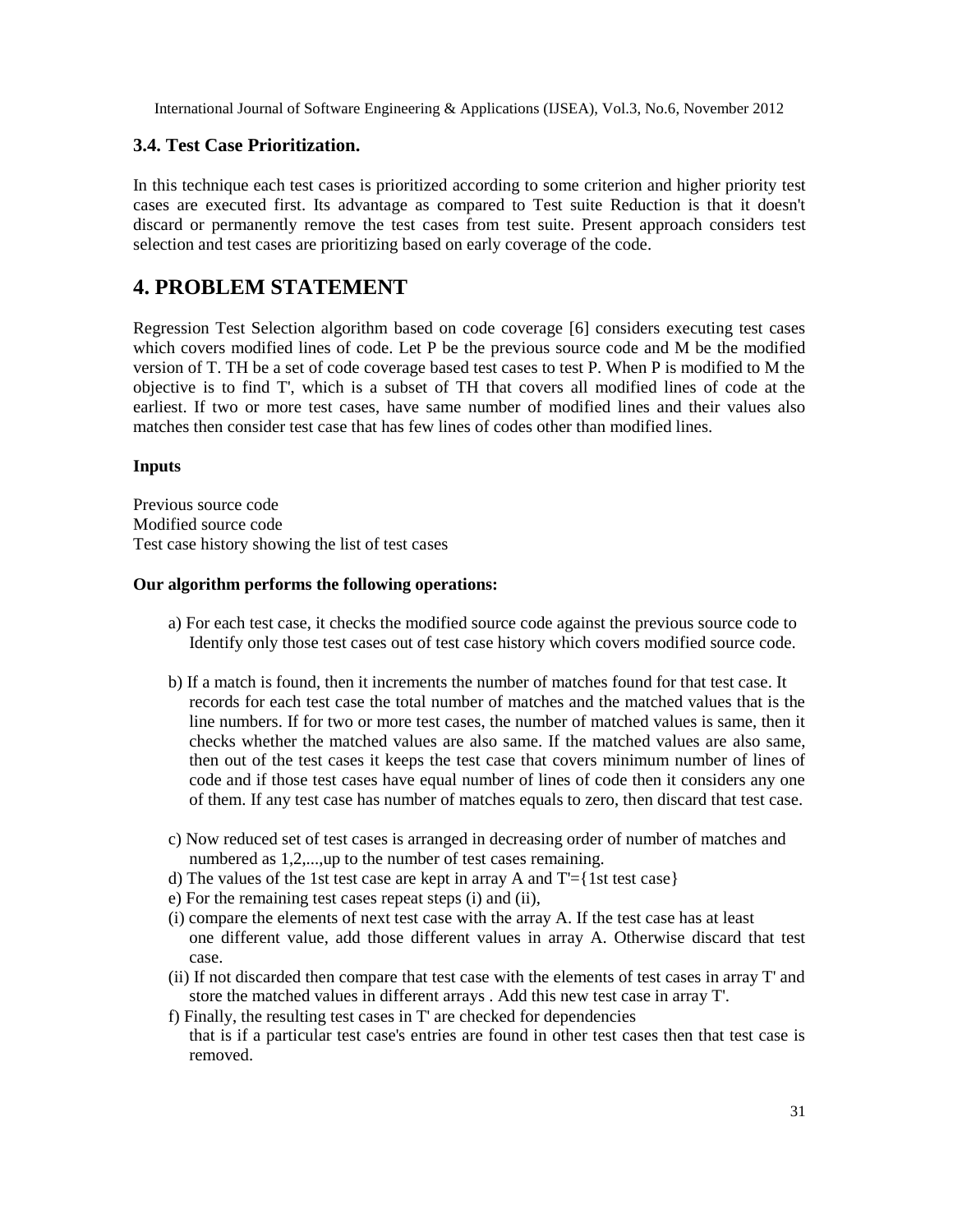### **Output:**

Reduced number of test cases.

#### **4.1.Algorithm:-**

```
Let the set of test cases be denoted by T_HLet the set of modified lines in the program be denoted by M
 Let T denote the set of test cases selected for execution.
 Regression_based_function
T'=phi
For each test case t,
 Compare the modified lines of code against the lines of
 Code covered by the test case then calculate the number
  of matches found and store the matched values
End for
For each test case t,
Check if the number of matches of t is equal to any other
 test cases
       if equal, then compare their matched values
             if matches, then check which out of them have
                the minimum number of lines of code. keep
                that test case and discard the others
                and if the number of elements are equal then keep any
                one of them.
             End if
           End if
        End if
       If the number of matches of t is equal to zero then
          discard that test case .
      End if
 End for
Arrange the reduced set of test cases of T in decreasing order and numbered as 1,2,...up to
the size of this list.
Put the 1<sup>st</sup> test case values in array A and T = \{1^{\text{st}} \text{ test case}\}\For each test case t, Compare the test case t with array A
         If t has some different value then
             Put in the array A the different value of t.
             Record the matched values t has, with the
             elements of array T' separately.
             Put t in array T'
         Else
            Discard t. T=T-tEnd if
End for
 For each test cases t in T'
      compare t with the remaining test cases.
```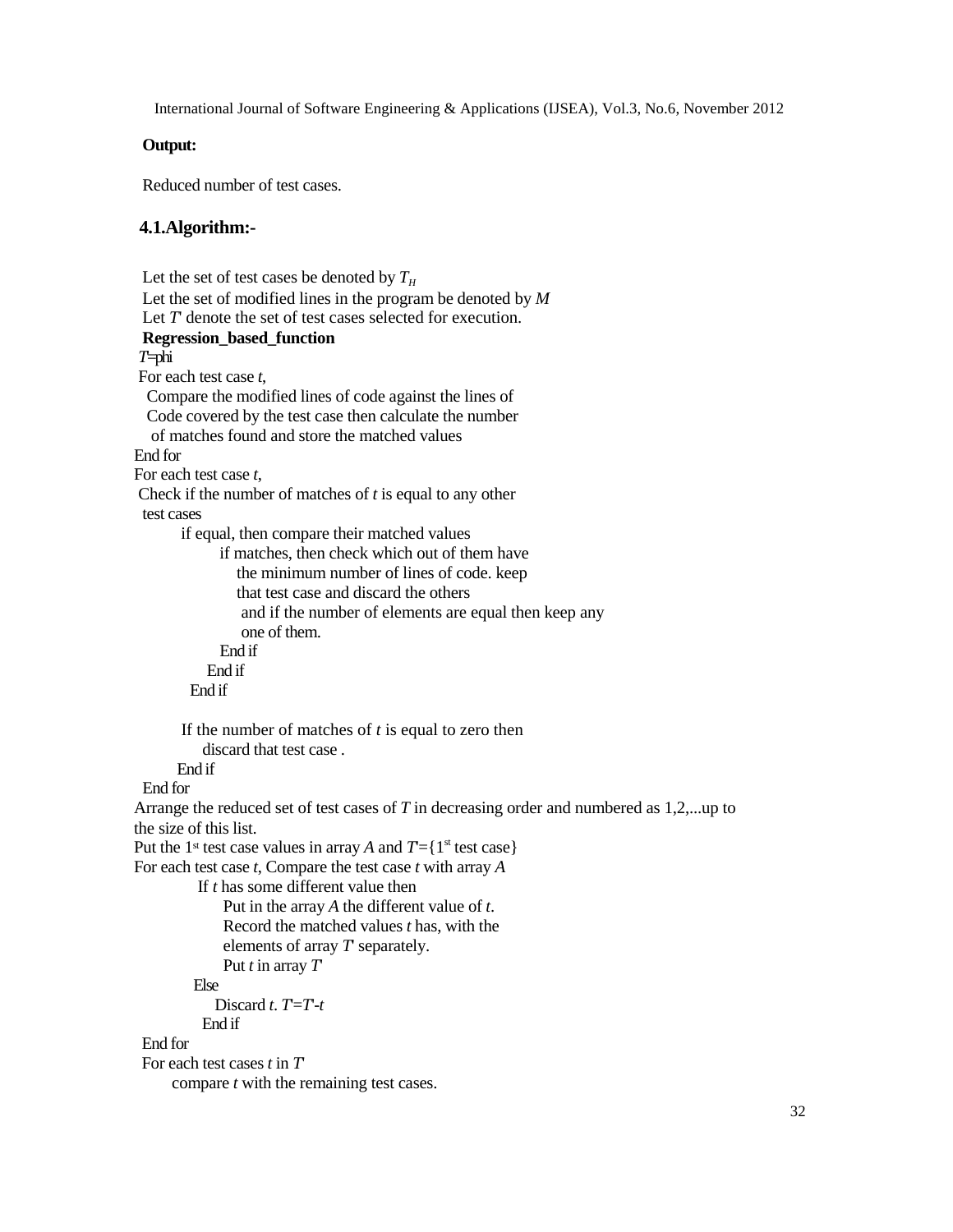```
If all elements of t are found in other test cases then
       Discard t. T=T-tEnd if
End for
```
### **Output**

Our final reduced set of test cases is T'.

### **4.2. Description of the algorithm:-**

This algorithm returns minimum number of test cases in order to execute the modified lines of code. Let us consider an example of a program that has 100 lines of code and there are 9 code coverage based test cases. The execution history of each test case is shown in table-1.

| Test case      | LOC covered         |
|----------------|---------------------|
| ID             |                     |
| T <sub>1</sub> | 1,2,6-7,22,30,31-35 |
| T <sub>2</sub> | 1,5,10,31-33,44-46  |
| T <sub>3</sub> | 2,10,21,88-90       |
| T4             | 5, 22, 29, 33-36    |
| T5             | 2,5,91-96           |
| T <sub>6</sub> | 15,30,77-88         |
| T7             | 1,20,37-56,88-90    |
| T <sub>8</sub> | 1,5,10,74-80,91-100 |
| T <sub>9</sub> | 8,9,11,14-17,55-66  |

Table-1: execution history

Let the modified lines of code are 1, 2, 5, 10, 15, 20, 21, 22, 29, 30.The steps of our algorithm is explained below with the help of example:

Step 1:-T'=phi

Step 2: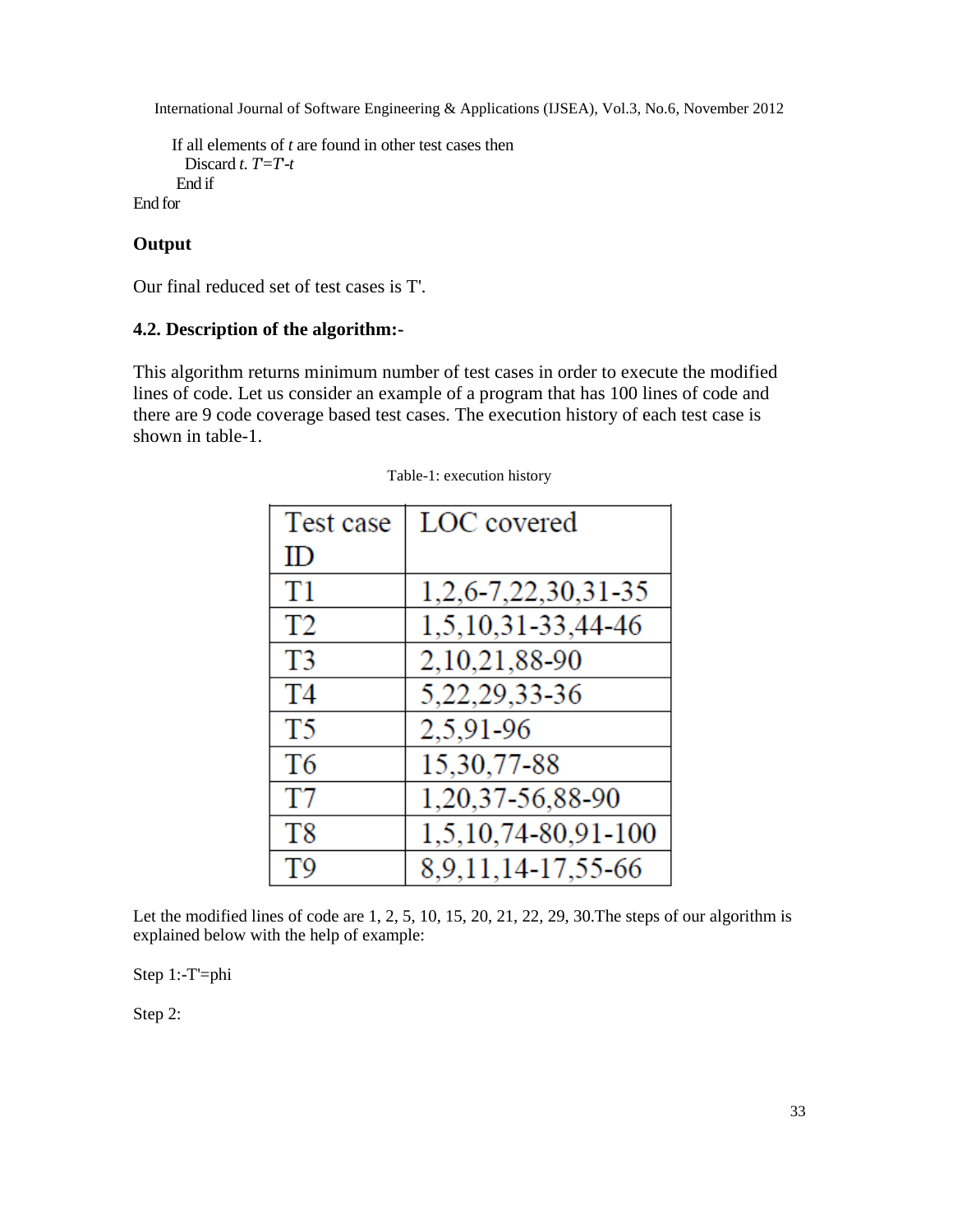| T1             |                | 1, 2, 22, 30 |
|----------------|----------------|--------------|
| T2             | 3              | 1,5,10       |
| T <sub>3</sub> | 3              | 2, 10, 21    |
| T <sub>4</sub> | 3              | 5, 22, 29    |
| T <sub>5</sub> | $\overline{2}$ | 2, 5         |
| T <sub>6</sub> | 2              | 15,30        |
| T <sub>7</sub> | 2              | 1,20         |
| T <sub>8</sub> | 3              | 1,5,10       |
| T9             | 0              |              |
|                |                |              |

Test case id No of matches Matched values

Step 3: Since T2 and T8 have same no. of matches and the matched values are also same, T2 is kept as it has fewer remaining number of lines of code then T8. T9 is also discarded as number of matches equals to zero. So the reduced set of test cases are T1, T2, T3, T4, T5, T6, T7.

Step 4: Arrange the test cases in decreasing order of number of matches

| T1             | ı              |
|----------------|----------------|
| T <sub>2</sub> | $\overline{c}$ |
| T3             | 3              |
| T4             | 4              |
| T <sub>5</sub> | 5              |
| T6             | 6              |
| T7             | 7              |

Step 5: Put T1's values in array A.  $A = \{1,2,22,30\}$  and  $T = \{1\}$ 

a) Compare A with T2.T2 has got different values which are 5 and 10.So put the values of T1 and T2 in a common array

A=  $\{1, 2, 5, 10, 22, 30\}$ . Matched values of T1 and T2is T1,2= $\{1\}$ .  $T = \{1, 2\}$ 

b) Compare T3 with A.T3 has a different value ie 21.Put this value into the array

A={1,2,5,10,21,22,30}.Matched values T1,3= $\{2\}$  and T2,3= $\{10\}$ . T'=  $\{1, 2, 3\}$ .

c) Compare A with T4.It has a different value ie 29.so

A={1,2,5,10,21,22,29,30}  $T1,4=\{22\}$  $T2,4=\{5\}$ T3,4=null  $T = \{1,2,3,4\}$ 

d) Compare T5 with A. All values of T5 are covered so T5 is iscarded.

e) Compare T6 with A. Different value is 15.So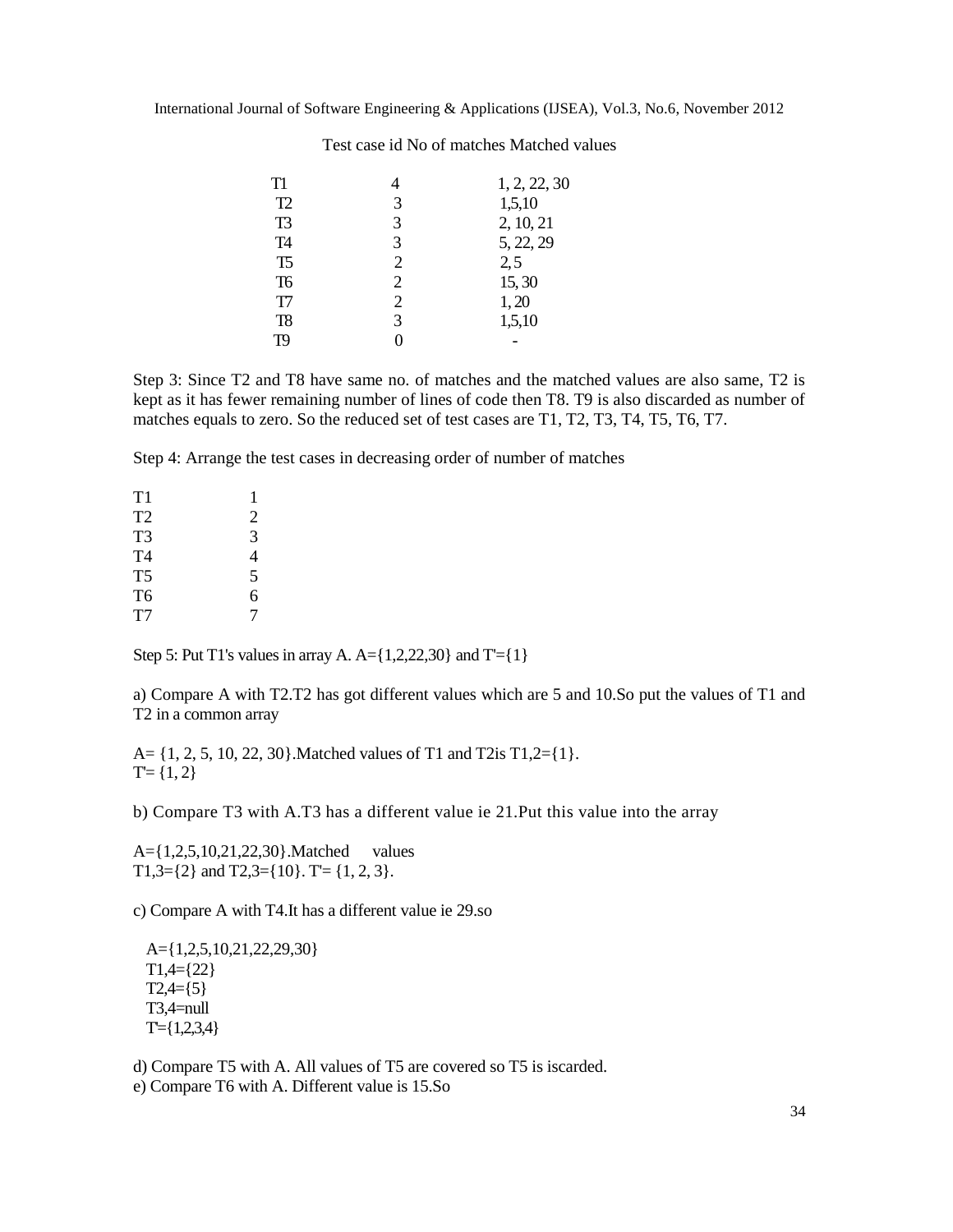A={1,2,5,10,15,21,22,29,30}

 $T1,6=\{30\}$ T2,6=null T3,6=null T4,6=null  $T = \{1,2,3,4,6\}$ 

f) Compare A with T7.Different value is 20.So

A={1,2,5,10,15,20,21,22,29,30}  $T1,7=\{1\}$  $T2,7=\{1\}$ T3,7=null T4,7=null T6,7=null T'={1,2,3,4,6,7}

Step 6: a) Compare 1 with 2, 3,4,6,7.

```
T1,2=\{1\}.Now T1 - T1,2=T1'={2,22,30}.
Now T1,3={2}.so T1'-T1,3={22,30}
T1,4=\{22\} so T1'-T1,4=\{30\}T1,6={30} so T1'-T1,6=phi
So discard T1 from T'
So T'={2,3,4,6,7}
```
b) Compare 2 with 3 ,4,6,7

T2,3={10}.so T2-T2,3=T2'={1,5}  $T2,4=\{5\}$  so T2'-T2,4= $\{1\}$ T2,6=phi T2,7={1} so T2'-T2,7=phi So discard T2. So T'={3,4,6,7}

d) Compare 3 with 4,6,7.

Now T3,4=phi so T3-phi=T3'={2,10,21} T3,6=phi and T3,7=phi. So T3' not equal to phi so don't discard T3keep it  $T = \{3,4,6,7\}$ 

e) Compare 4 with 3,6,7

T4,3=phi so T4'=T4={5,22,29} T4,6=phi and T4,7=phi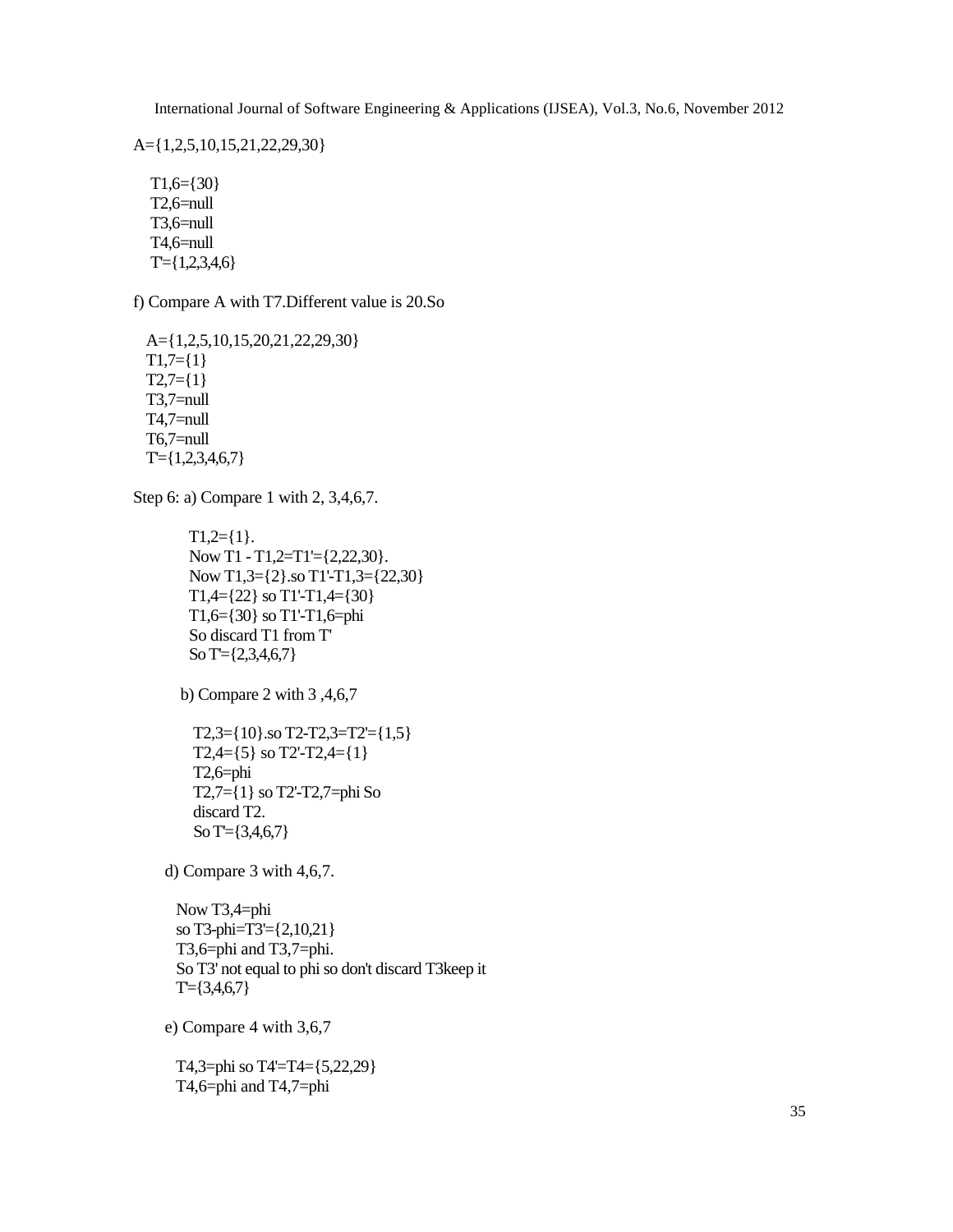so T4' not equal to phi. so keep T4  $T = \{3,4,6,7\}$ f) Compare 6 with 3,4,7. T6,3=phi T6,4=phi  $T6,7=$  phi So T6'=T6={15,30} not equal to phi so keep T6  $T = \{3,4,6,7\}$ g) Compare 7 with 3,4,6. T7,3=phi  $T7,4=$ phi T7,6=phi so T7'=T7={1,20} not equal to phi so keep T7  $T = \{3,4,6,7\}$ 

So final minimized set of test cases are {3, 4, 6, 7}, so only 4 out of 9 test cases executed, ie we execute only 44.44% and a saving of 55.56%

# **5. CONCLUSION**

Processes which combine regression test selection method and minimization along with prioritization may be cost-effective.

his paper proposed an algorithm which improves regression testing for modified version of the program considering modified lines of code and for prioritization it selects test cases which execute fewer line of code thus fault detection is earlier.

Earlier fault detection during regression testing provides early feedback on a system under test and thus debugging activities could start early.

In version-specific test case prioritization [2,6,3], given program P and test suite TH, we prioritize the test cases in TH when P is modified to M, the intent is to find an ordering that will be beneficial for specific version M of P. Version specific prioritization is performed after a set of changes have been made to P and prior to regression testing on M, as this prioritization is accomplished after M is available thus version specific test case prioritization may be less effective on subsequent releases. Moreover, our investigation has been confined to prioritization for regression testing, but it would be advantageous to order tests during requirement specification, so that they can be used in the initial testing of software.